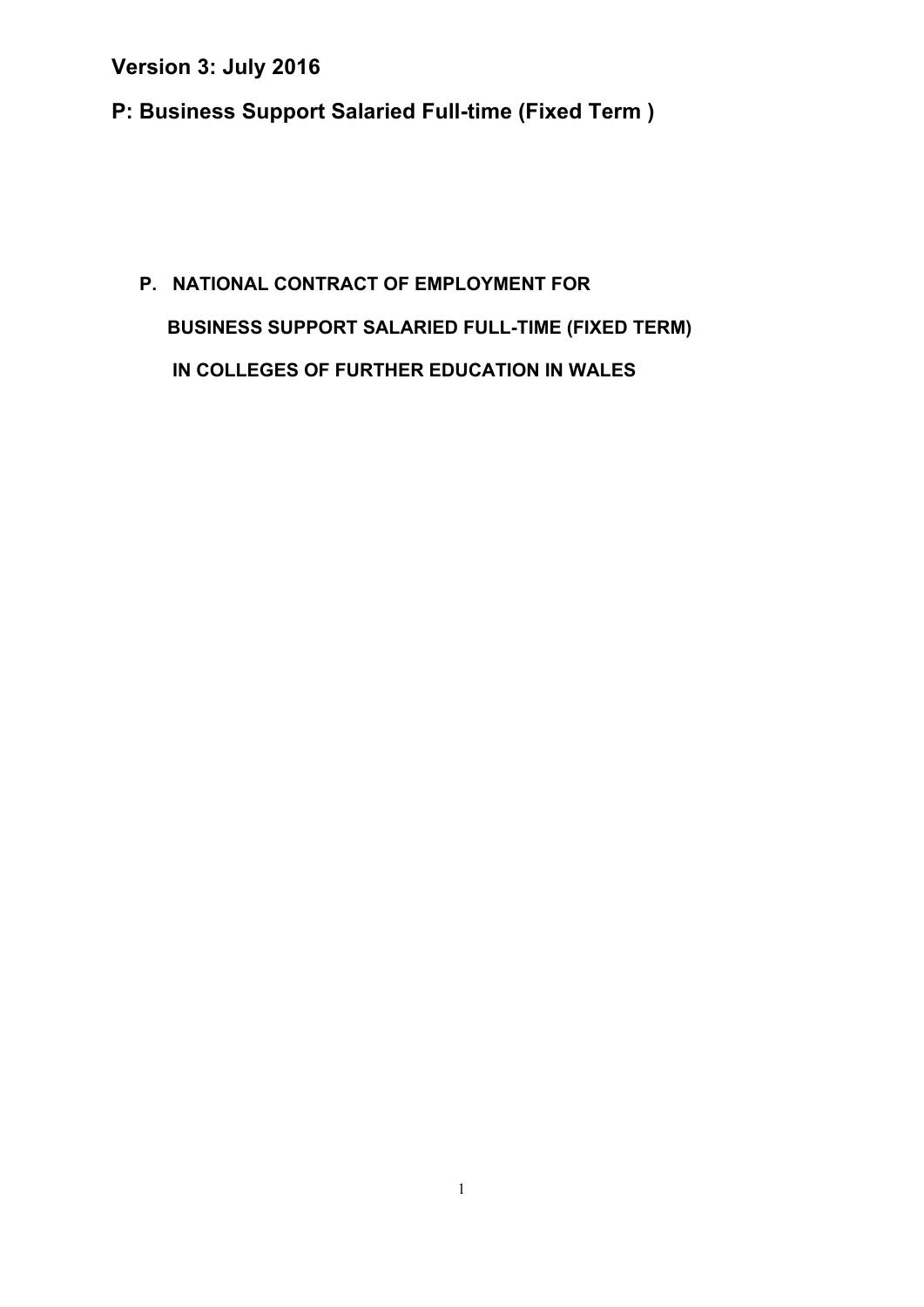## **P: Business Support Salaried Full-time (Fixed Term )**

**THE EMPLOYER:** [Name and address of Corporation<sup>1</sup>] ("the Corporation")

**THE EMPLOYEE: [**Name and address of Employee**]**

**DATE OF ISSUE**: ………………………………………

### **1. Date of Commencement**

- 1.1 Your employment commenced/shall commence on  $\lceil \cdot \rceil$  and will continue until  $\lceil \bullet \rceil$ .
- 1.2 Your period of continuous employment [will begin/began] on [ $\cdot$ ].
- 1.3 If you are made redundant your period of service with certain other employers will be aggregated with your service with the Corporation for the purpose of determining your redundancy payment. This is in accordance with the Redundancy Payments (Continuity of Employment in Local Government, Etc) (Modification) Order 1999 as amended from time to time.
- 1.4 Your appointment is made in accordance with the Corporation's recruitment and selection procedures and may be subject to the receipt of a satisfactory enhanced DBS disclosure and two satisfactory professional references.

### **2. Duration**

The Employment shall commence on [●] and, subject to both the probationary period and termination provisions, shall continue until [●].

### **3. Probationary Period**

<u> 1989 - Jan Samuel Barbara, margaret e</u>

The first 6 months of your employment will be a probationary period, during which your suitability for the position to which you have been appointed will be assessed. The Corporation reserves the right to extend your probationary period if, in its opinion, circumstances so require. During your probationary period, or at the end of it, your employment may be terminated either by you or by the Corporation on giving one month's written notice. You will be deemed to have passed your probationary period unless you are notified otherwise in writing.

 $<sup>1</sup>$  Not all colleges have Corporations. In this document the term 'Corporation' includes governing</sup> bodies or other supervisory boards.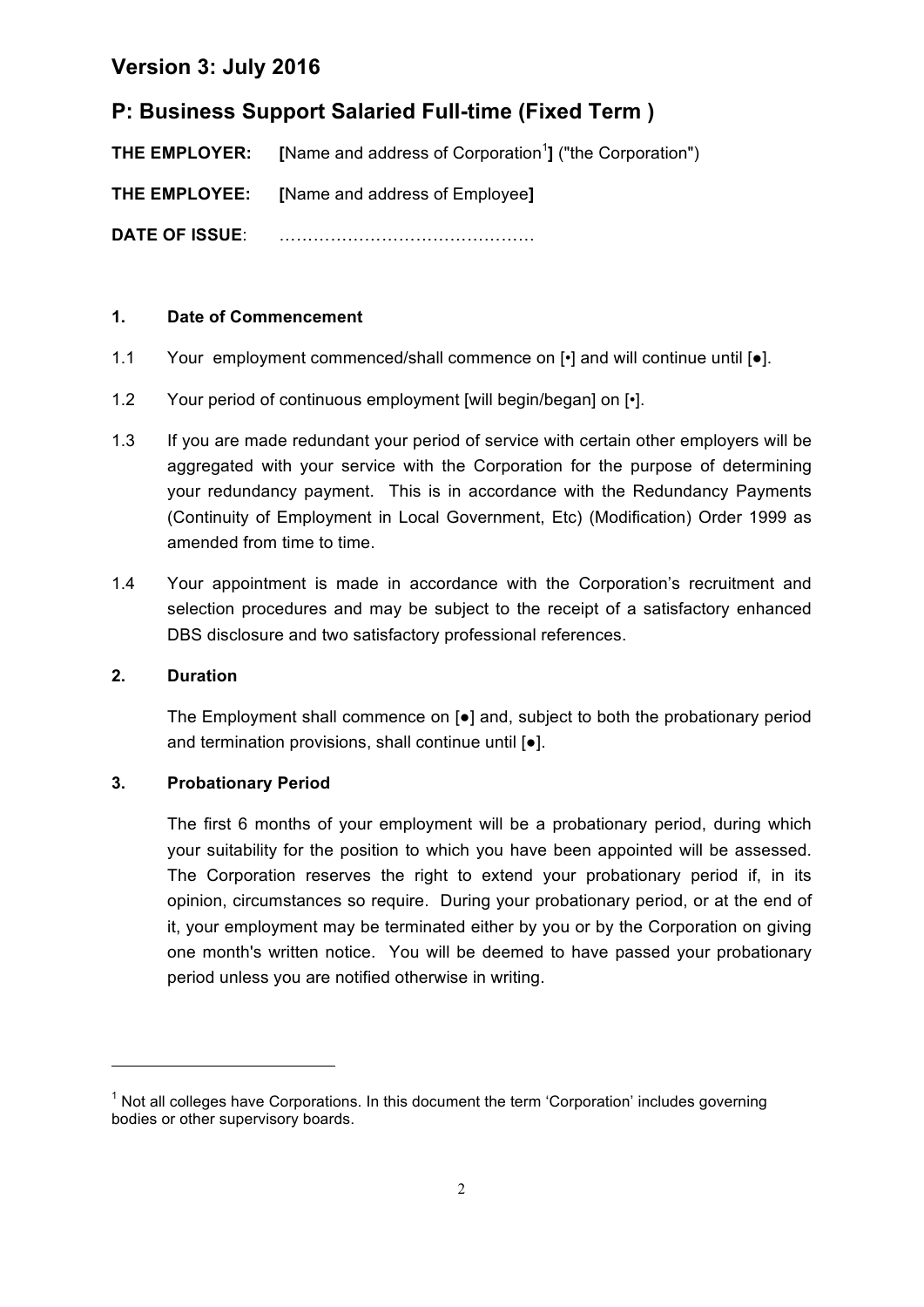## **P: Business Support Salaried Full-time (Fixed Term )**

### **4. Duties**

- 4.1 You will be employed as [job title] and your duties are those as specified within your Job Description together with any lawful and reasonable instruction given to you.
- 4.2 You may be required in pursuance of your duties to perform services not only for the Corporation but also for any Subsidiary which the Corporation has or may acquire in the future.
- 4.3 You are expected to work flexibly and efficiently, to maintain the highest professional standards and to promote and implement the policies of the Corporation consistent with the role.
- 4.4 You will be expected to comply with any policies and procedures commensurate with your role which the Corporation may from time to time issue to ensure the efficient operation of its business and the welfare and interests of its students and employees.

### **5. Remuneration**

- 5.1 Your salary will be [INSERT  $E \cdot$ ] per annum, in accordance with the pay scale pertinent to your role with your initial appointment on [INSERT GRADE]. Your salary is payable monthly in arrears by direct credit transfer.
- 5.2 Your salary progression will be determined by the Corporation, in accordance with the salary scale pertinent to your role.
- 5.3 If you agree to work in excess of 37 hours in one week and those hours are not subject to a flexi-time arrangement, or an agreed working pattern, then you will be entitled to, either an overtime payment at the relevant rate, or time off in lieu taken at a mutually agreed time, calculated in accordance with Corporation policy.

### **6. Place of Work**

- 6.1 Your primary place of work will be the Corporation's premises at [INSERT •]. [Your duties will also require you to work at [INSERT list the locations].
- 6.2 In the event that there is an organisational need to change your primary place of work on an indefinite basis, this will be subject to consultation and agreement with you.

### **7. Mobility**

7.1 There may also be a business need to travel and work on a temporary basis at any premises which the Corporation currently has or may subsequently acquire or at any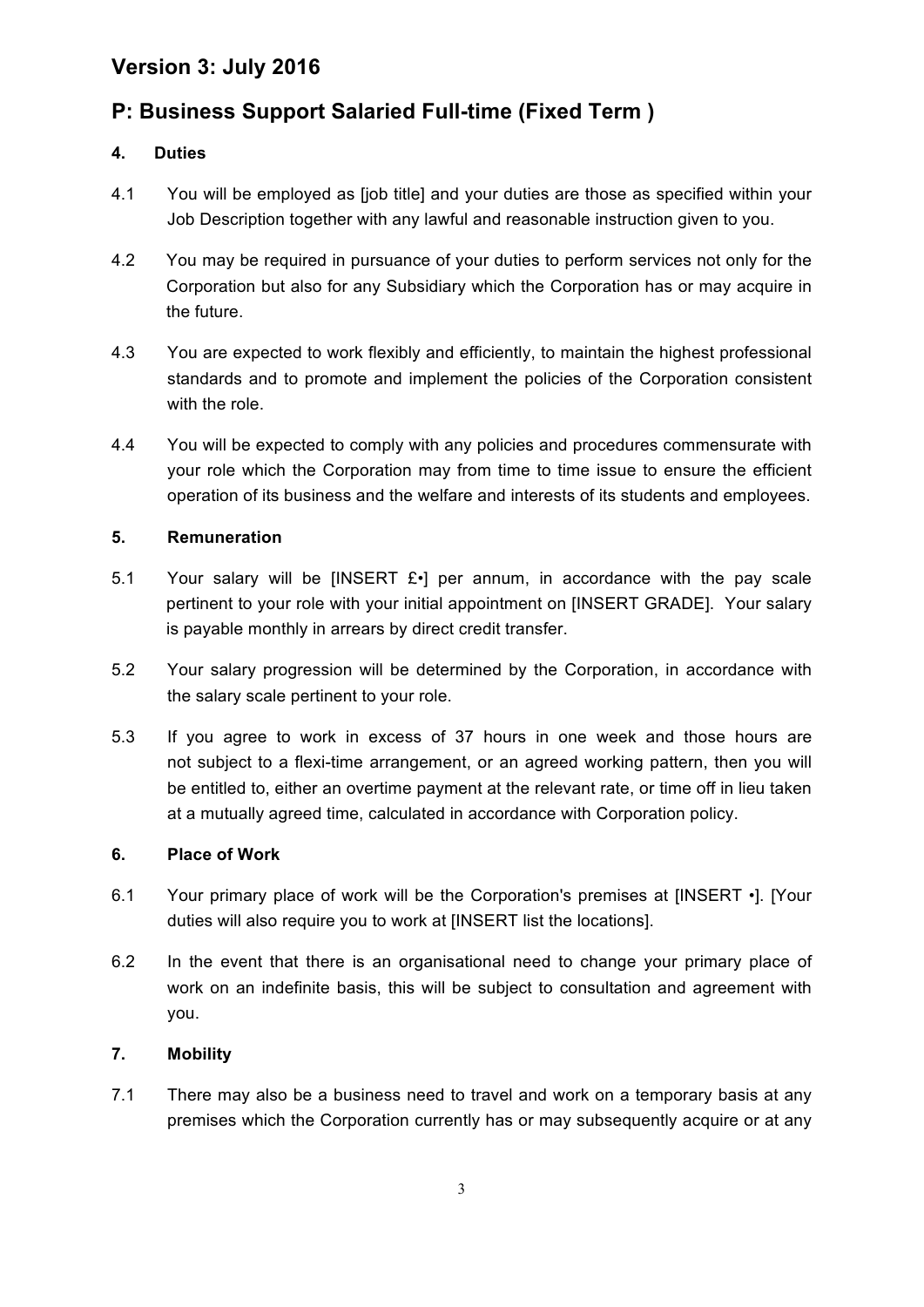## **P: Business Support Salaried Full-time (Fixed Term )**

premises at which it may from time to time provide services. This would be subject to discussion and agreement giving due regard to the following considerations:

- The location and arrangements for travel and subsistence;
- The length of the working day with increased travel time;
- The hours of work;
- The timescale and duration of the proposed arrangements;
- The employee's personal and family circumstances.
- 7.2 From time to time you may be required to travel and work on a temporary basis at locations outside the UK and for a period of no more than 4 weeks subject to the arrangements set out in Clause 7.1.

### **8. Appraisal and Continuing Professional Development**

- 8.1 You are required to participate in the staff appraisal scheme approved by the Corporation;
- 8.2 You are required to participate in reasonable arrangements for your further training and development.
- 8.3 Full details of the Corporation's policy in relation to Continuing Professional Development can be found at [INSERT link].

### **9. Requirement for a Relevant Qualification**

The Corporation will review with you, either prior to commencement of employment or shortly thereafter, the qualifications required for the post and will provide such assistance as it deems reasonable to enable you, if required, to secure requisite qualifications. In the event that you fail to secure the requisite qualifications within the period specified, the Corporation may have no alternative but to terminate your employment and to this end the Corporation reserves the right notwithstanding any other provisions of this contract, to terminate your employment by giving notice in accordance with Clause 35.1.

#### **10. Working Hours**

10.1 You will be expected to work such hours as are reasonably necessary for the proper performance of your duties and responsibilities, with a normal working week of 37 hours. The normal working week is Monday to Friday, and in some cases Saturday and/or Sunday by agreement.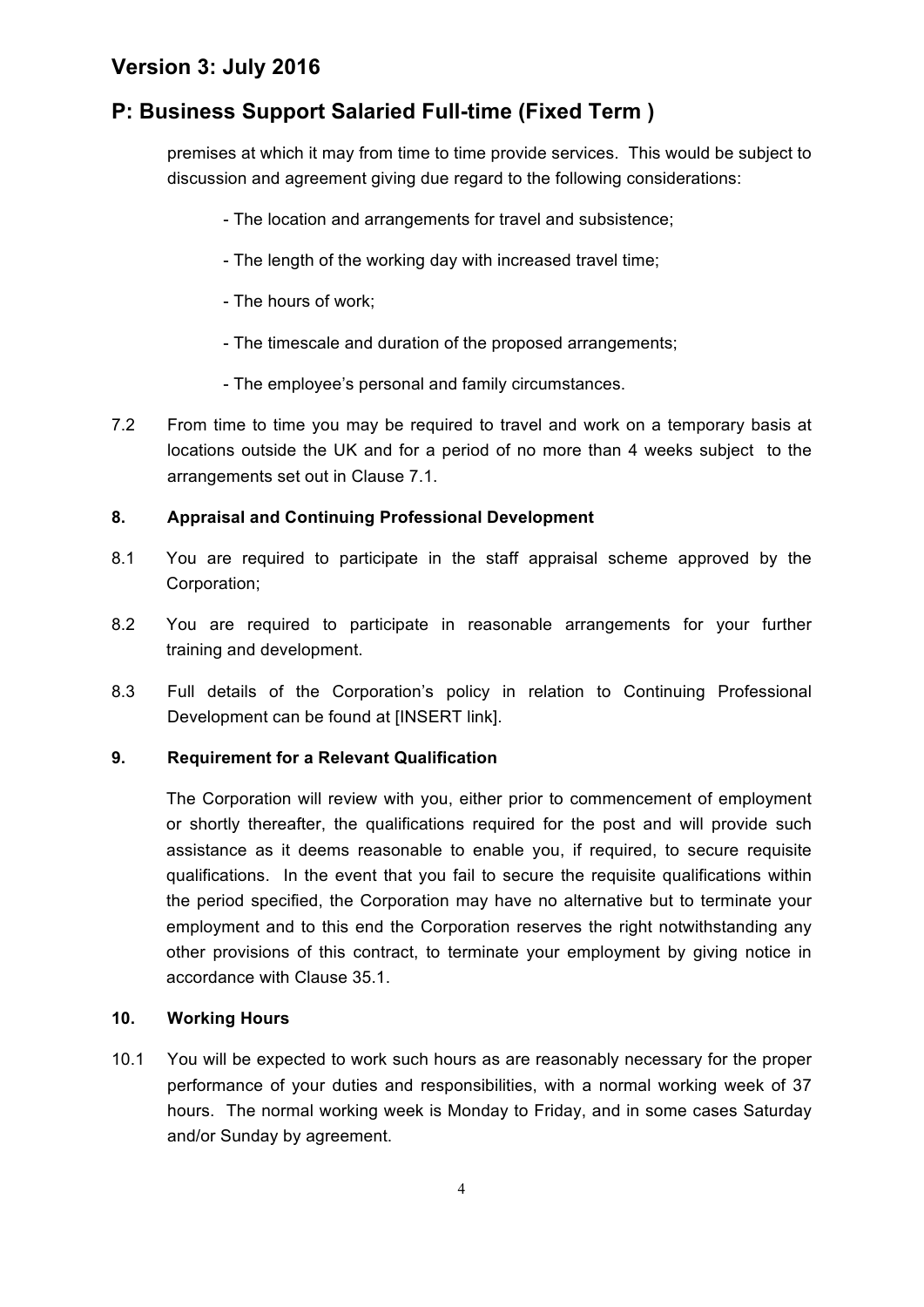## **P: Business Support Salaried Full-time (Fixed Term )**

- 10.2 Your normal pattern of work is set out in your letter of appointment. Any changes to your normal working pattern will be by agreement between you and your line manager.
- 10.3 You may sometimes be requested to work on a Bank or Public Holiday, in which case you will be given time off in lieu, should you agree to this, or payment at an enhanced rate in accordance with the Corporation's policy.
- 10.4 Where you agree to work additional hours, the terms set out in Clause 5.3 will apply.

#### **11. Holidays**

- 11.1 You are entitled to 28 days paid annual leave in each holiday year (being the period from 1st September to 31st August), rising to 32 days after five full holiday years of continuous service, and 8 Bank and Public Holidays normally observed in Wales. Your annual leave will accrue on the basis of  $1/12<sup>th</sup>$  of your annual entitlement for each month of completed service.
- 11.2 The Corporation reserves the right to schedule a number of closure days in the Annual Calendar, in the interest of efficiency. Where the total number of such days do not exceed 5 per annum, you will not be required to use your annual leave entitlement. Where the Corporation schedules more than 5 such days per annum, days in excess of 5 must be taken as part of your annual leave.
- 11.3 The timing of all holidays is subject to the agreement of your line manager. You are required to submit an outline schedule of any significant holidays, where possible before 31st October in any holiday year.
- 11.4 If, on the termination of your employment, you have exceeded your accrued holiday entitlement including Bank and Public holidays up to the date of termination, the Corporation will be entitled to deduct the excess from your final salary payment calculated at a rate of  $1/260<sup>th</sup>$  of your salary for each of the excess days. If you have any unused holiday entitlement, the Corporation will require you to take it during your notice period unless it agrees to pay you the appropriate sum in lieu.
- 11.5 If the Corporation terminates your employment, by reason of gross misconduct in accordance with Clause 35.3, any payment due for outstanding holiday entitlement shall be limited to your statutory entitlement under the Working Time Regulations 1998. Any paid holidays (including Bank and Public holidays) taken shall be deemed first to have been taken in satisfaction of that statutory entitlement.
- 11.6 If either party has served notice to terminate the appointment, the Corporation may require you to take any outstanding holiday entitlement during the notice period. Any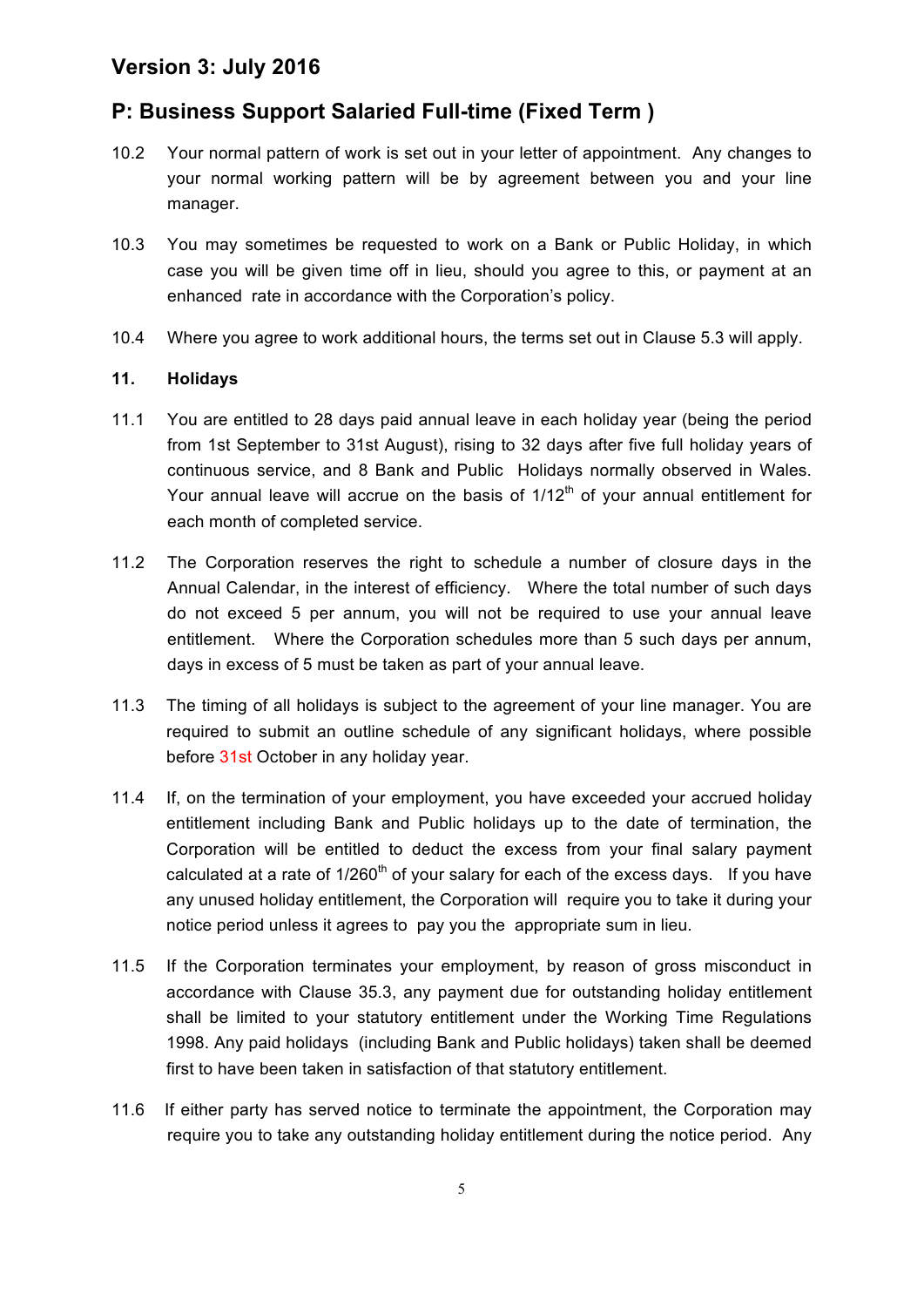## **P: Business Support Salaried Full-time (Fixed Term )**

outstanding holiday entitlement shall be deemed to be taken during any period of garden leave under Clause 35.4

- 11.7 Holiday entitlement for one holiday year cannot be taken in subsequent holiday years unless otherwise agreed by the Principal. In some exceptional cases up to 5 days may be rolled forward, but only with the agreement of the Principal. Failure to take holiday entitlement in the appropriate holiday year will lead to forfeiture of any accrued holiday without any right to payment in lieu thereof*.*
- 11.8 If you are not able to take holiday entitlement due to sickness, accrual of holiday entitlement will be restricted to 28 days pursuant to the statutory requirements of the Working Time Regulations 1998 which will be paid in lieu (on termination of employment only) or carried over by agreement with Corporation's Human Resources on receipt of confirmation from your G.P.

#### **12. Expenses**

Expenses which you incur in the proper performance of your duties will be reimbursed by the Corporation providing that they have been approved in advance by your line manager and are matched by signed and approved receipts in accordance with the Corporation's Financial Regulations which can be obtained from [INSERT LOCATION].

#### **13. Pension**

You will automatically become a member of the LGPS unless you choose otherwise. If you elect not to be a part of the scheme you must complete the appropriate opt out form available from the Pensions Department at [insert the relevant contact details]. Should you choose not to join the LGPS, the Corporation is still obliged to comply with the employer duties under Part 1 of the Pensions Act 2008 in respect of you and it will automatically enrol or re-enrol you into a Pension scheme as and when required by law.

#### **14. Deductions**

For the purposes of the Employment Rights Act 1996, you hereby authorise the Corporation to deduct from your salary or any other payments due to you any agreed sums due from you to the Corporation, including any overpayments, loans or advances made to you by the Corporation. You will be provided with a deduction schedule accordingly.

#### **15. Sickness**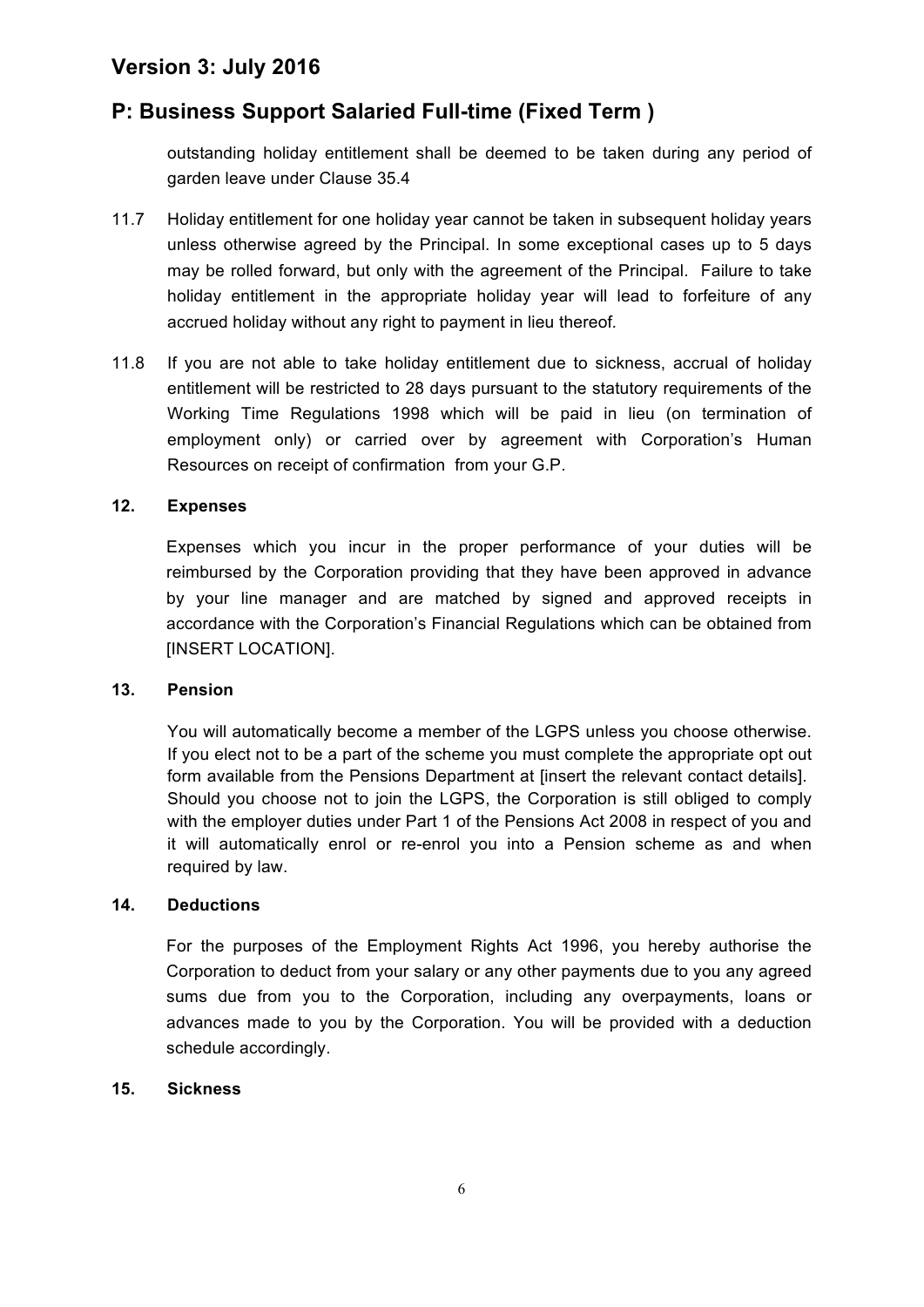## **P: Business Support Salaried Full-time (Fixed Term )**

- 15.1 If you are absent from work due to sickness or injury, you may be eligible to receive sick pay in accordance with the Corporation's Sickness Policy. Further details in respect of sickness may be obtained from [INSERT LOCATION]
- 15.2 The payment of sick pay is subject to your compliance with the Corporation's rules for the notification and verification of sickness absence, which are set out in the Sickness Policy.
- 15.3 The Corporation has the right to require you to attend a medical examination by a doctor or occupational health specialist nominated by the Corporation, in particular but not limited to circumstances where you are absent on long term sickness. The Corporation reserves the right to cease to make payments of sick pay in the event that you repeatedly fail to attend at such an appointment having been requested to do so, without reasonable justification.
- 15.4 If you receive compensation following an injury or accident which occurred outside work for loss of earnings, you will be required to repay to the Corporation compensation paid for such loss of earnings, up to the value of sick pay received less your statutory entitlement.

#### **16. Maternity Leave**

If you become pregnant, you will be eligible to take maternity leave and may qualify for employer and/or statutory maternity pay. Full details of the Corporation's Maternity Policy and the procedures with which you must comply in order to exercise your rights under it are available from [INSERT LOCATION].

### **17. Paternity Leave**

Where your Spouse/Partner becomes pregnant, you will be eligible to take paternity leave and receive paternity pay. Full details of the Corporation's Paternity Leave Policy and the procedures with which you must comply in order to exercise your rights under it are available from [INSERT LOCATION].

#### **18. Parental Leave**

You will be entitled to take parental leave in accordance with the Maternity and Parental Leave Regulations 1999, as amended, or alternatively in accordance with any policy or procedure on this subject which has been adopted by the Corporation. Further details in respect of parental leave may be obtained from [INSERT LOCATION].

#### **19. Adoption Leave**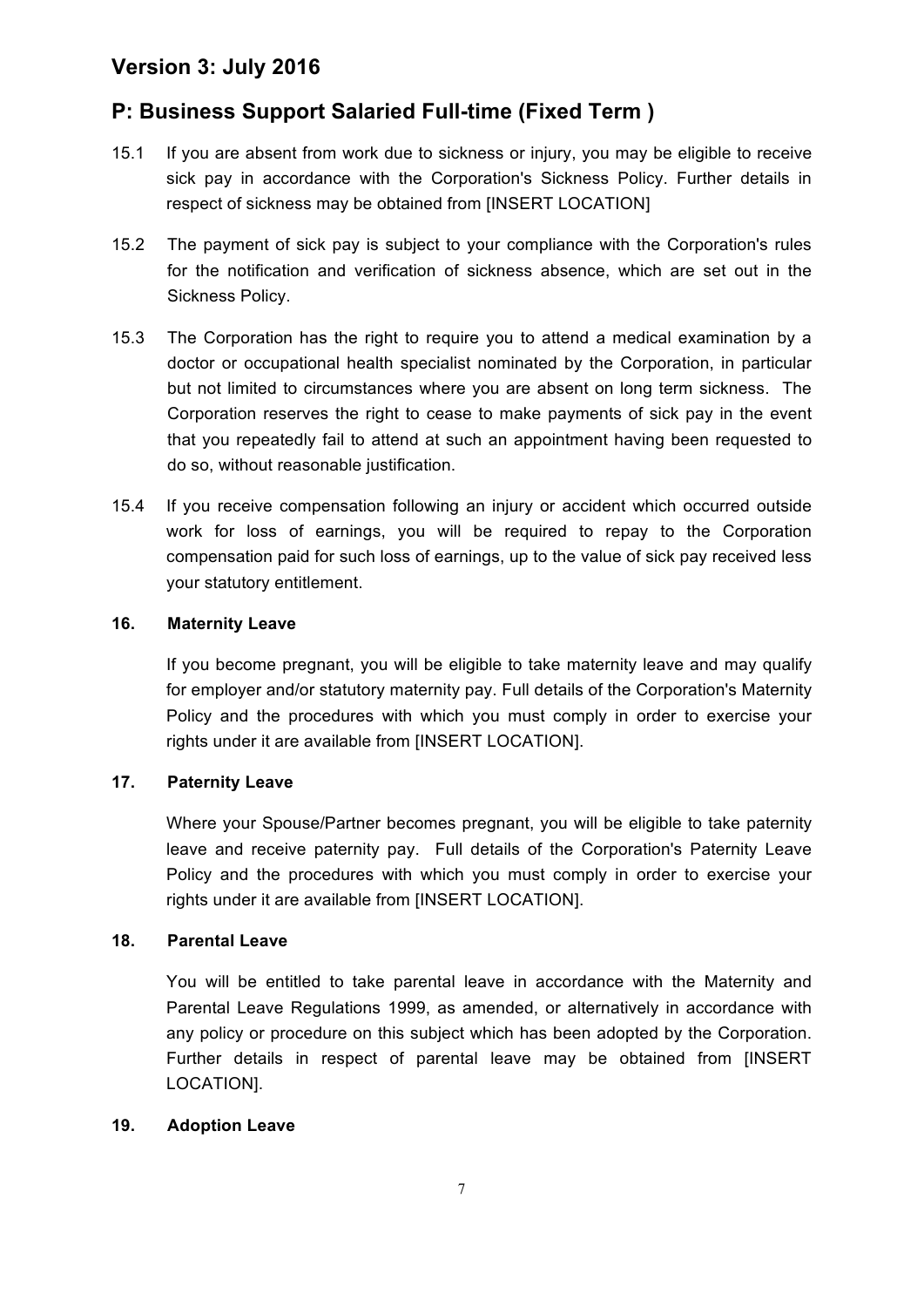## **P: Business Support Salaried Full-time (Fixed Term )**

If you adopt a child, you may be eligible to take adoption leave and receive adoption pay. Full details of the Corporation's Adoption Policy and the procedures with which you must comply in order to exercise your rights under it are available [INSERT LOCATION].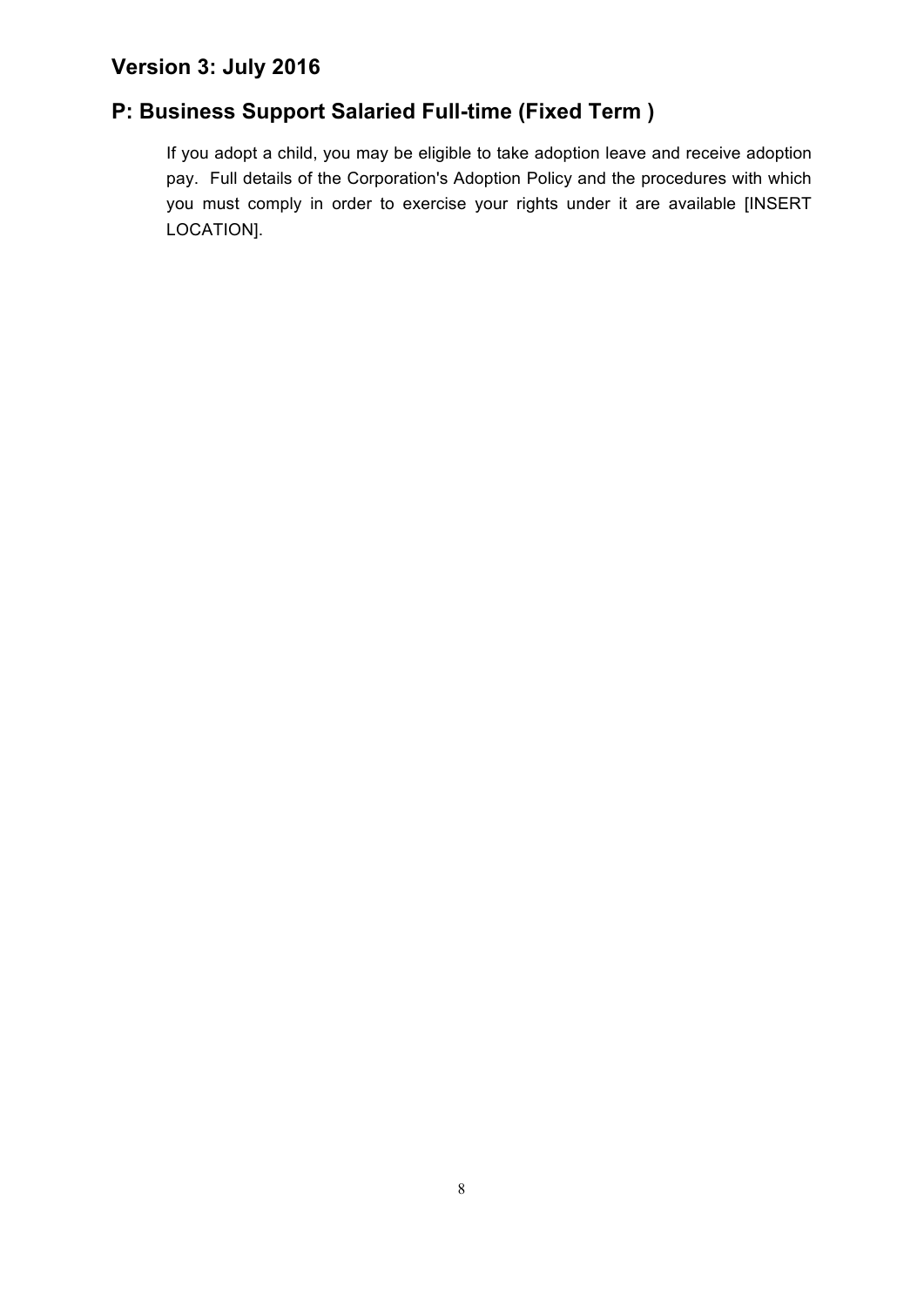### **P: Business Support Salaried Full-time (Fixed Term )**

### **20. Health and Safety**

The Corporation recognises and accepts its responsibilities as an employer to ensure, so far as is practicable, the health, safety and welfare of all its employees. A copy of the Health and Safety Policy, subject to amendment from time to time, can be obtained from [INSERT LOCATION]. You are responsible for familiarising yourself with the policy and adhering to the health and safety rules in the workplace.

#### **21. Exclusivity of Service**

- 21.1 You are required to devote your time, full attention and abilities to your duties during your contracted working hours and to act in the best interests of the Corporation at all times.
- 21.2 Written permission by the Principal or nominee must be given before entering into any agreement to undertake any paid activity or employment on behalf of another organisation or person. This includes any such paid activity or employment that commenced before your employment under this contract.
- 21.3 Where paid leave of absence is granted to undertake activity for another organisation, any payment (expenses exempt) received in respect of that activity must be transferred to the Corporation.

#### **22. Confidentiality**

- 22.1 You shall not either during your employment (except in the proper performance of your duties), nor at any time after its termination, use for your own purposes (or for any purposes other than those of the Corporation) or divulge to any person, corporation, company or other organisation whatsoever any confidential information belonging to the Corporation or to any Subsidiary or relating to its or their affairs or dealings which may come to your knowledge during your employment. This restriction shall cease to apply to any information or knowledge which may come into the public domain after the termination of your employment, other than as a result of unauthorised disclosure by you or by any third party. The Trade Union and Labour Relations (Consolidation) Act 1992 (TULR(C)A 1992) requires employers to disclose information for the purposes of collective bargaining to accredited representatives of recognised trade unions. This restriction shall not apply to any use or disclosure authorised by the Corporation or required by law or in furtherance of a legitimate trade union activity.
- 22.2 Confidential information shall include (but shall not be limited to) the following:
	- (a) Information concerning the services offered or provided by the Corporation or any Subsidiary including the names of any persons, companies or other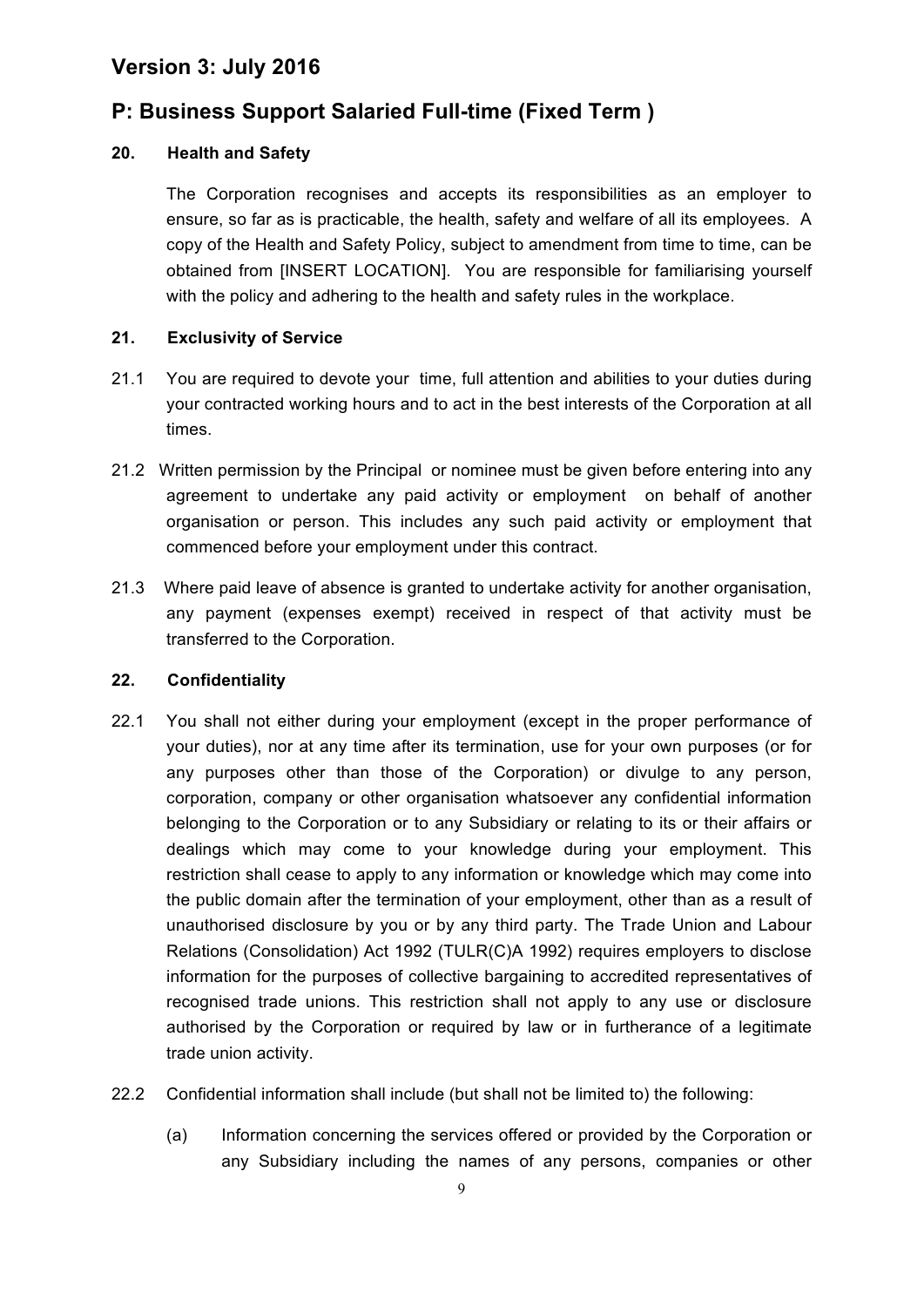### **P: Business Support Salaried Full-time (Fixed Term )**

organisations to whom such services are provided, their requirements and the terms upon which services are provided to them (save that such information shall not be regarded as confidential once it has been published in any prospectus or other document which is available to members of the public).

- (b) The Corporation's marketing strategies and business plans or those of any Subsidiary and the marketing strategies and business plans of other Corporations or governing bodies involved in collaborative partnerships if appropriate.
- (c) Any information relating to a proposed reorganisation, expansion or contraction of the Corporation's activities (or those of any Subsidiary) including any such proposal which also involves the activities of any other corporation or organisation.
- (d) Financial information relating to the Corporation or any Subsidiary (save to the extent that such information is included in published audited accounts).
- (e) Details of:
	- (i) Employees of the Corporation or any Subsidiary, the remuneration and other benefits paid to them and their experience, skills and aptitudes and/or
	- (ii) Any arrangements for the supply of personnel to the Corporation or any Subsidiary by a third party provider.
- (f) Any information which you have been told is confidential or which you might reasonably expect to be confidential.
- (g) Any information which has been given to the Corporation or any Subsidiary in confidence by students or other persons, companies or organisations.
- 22.3 Notwithstanding the above, the Corporation affirms that professional staff have freedom within the law to question and test received wisdom relating to academic matters, and to put forward new ideas, and controversial or unpopular opinions about academic matters without placing themselves in jeopardy or losing the jobs and privileges they have at the Corporation.
- 22.4 All records, documents and other papers (together with any copies or extracts thereof) made or acquired by you in the course of your employment shall be the property of the Corporation and must be returned to it upon request on the termination of your employment.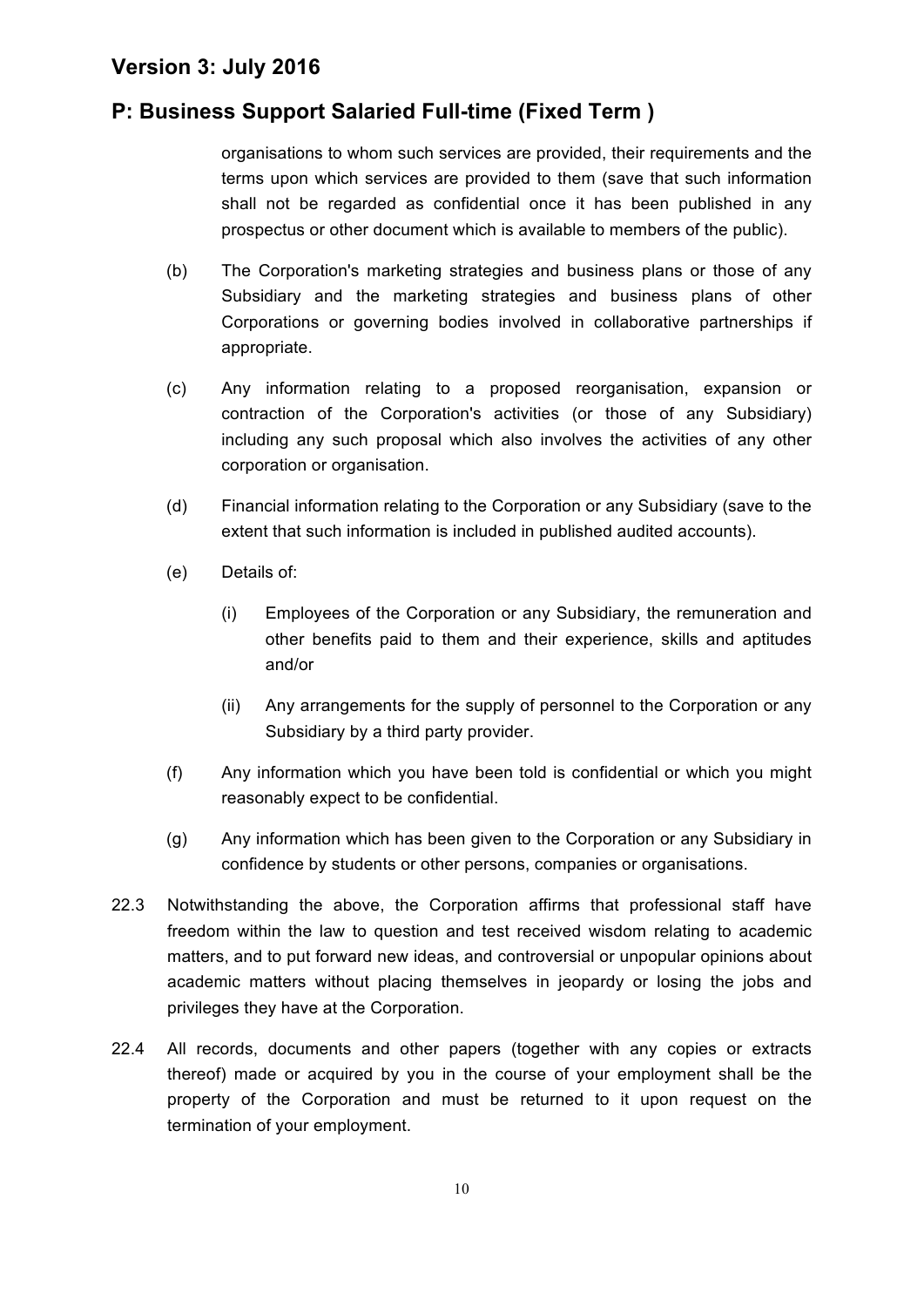## **P: Business Support Salaried Full-time (Fixed Term )**

- 22.5 Nothing in this contract, and in particular this Clause 22, is intended to prejudice your rights in relation to any protected disclosure under the meaning of Section 43A of the Employment Rights Act 1996 as amended from time to time (Whistleblowing).
- 22.6 Any request received by you under the Freedom of Information Act 2000 will be forwarded to [your Line Manager/HR Department/Information Officer] for consideration. Under no circumstances should you respond to such a request directly.

### **23. Data Protection**

You agree to abide by the Corporation's Data Protection Policy available at [INSERT LINK] as amended from time to time and the provisions of the Data Protection Act 1998 when handling personal data in the course of employment including personal data relating to any employee, student, client, supplier or agent of the Corporation or any subsidiary.

#### **24. Copyright**

- 24.1 The copyright in all records, documents and course materials produced or made by you in the course of your employment after your appointment to the Corporation, shall belong to the Corporation.
- 24.2 The copyright of any work or design compiled, edited or otherwise brought into existence by you as a scholarly work for the purposes of furthering your professional career shall belong to you. "Scholarly work" includes items such as books, contributions to books, articles and conference papers, and shall be construed in the light of the common understanding of the phrase in further and higher education.

#### **25. Grievances**

- 25.1 If you have a grievance relating to your employment, you are entitled to invoke the Corporation's Grievance Procedure which is available from [INSERT LOCATION].
- 25.2 You may from time to time be required to participate in some capacity in an employee grievance.

### **26. Disciplinary Procedures**

- 26.1 The Corporation expects reasonable standards of performance and conduct from its employees. Details of the Corporation's Procedures can be found at [INSERT LOCATION] together with the Staff Code of Conduct.
- 26.2 You may from time to time be required to participate in some capacity in a disciplinary procedure.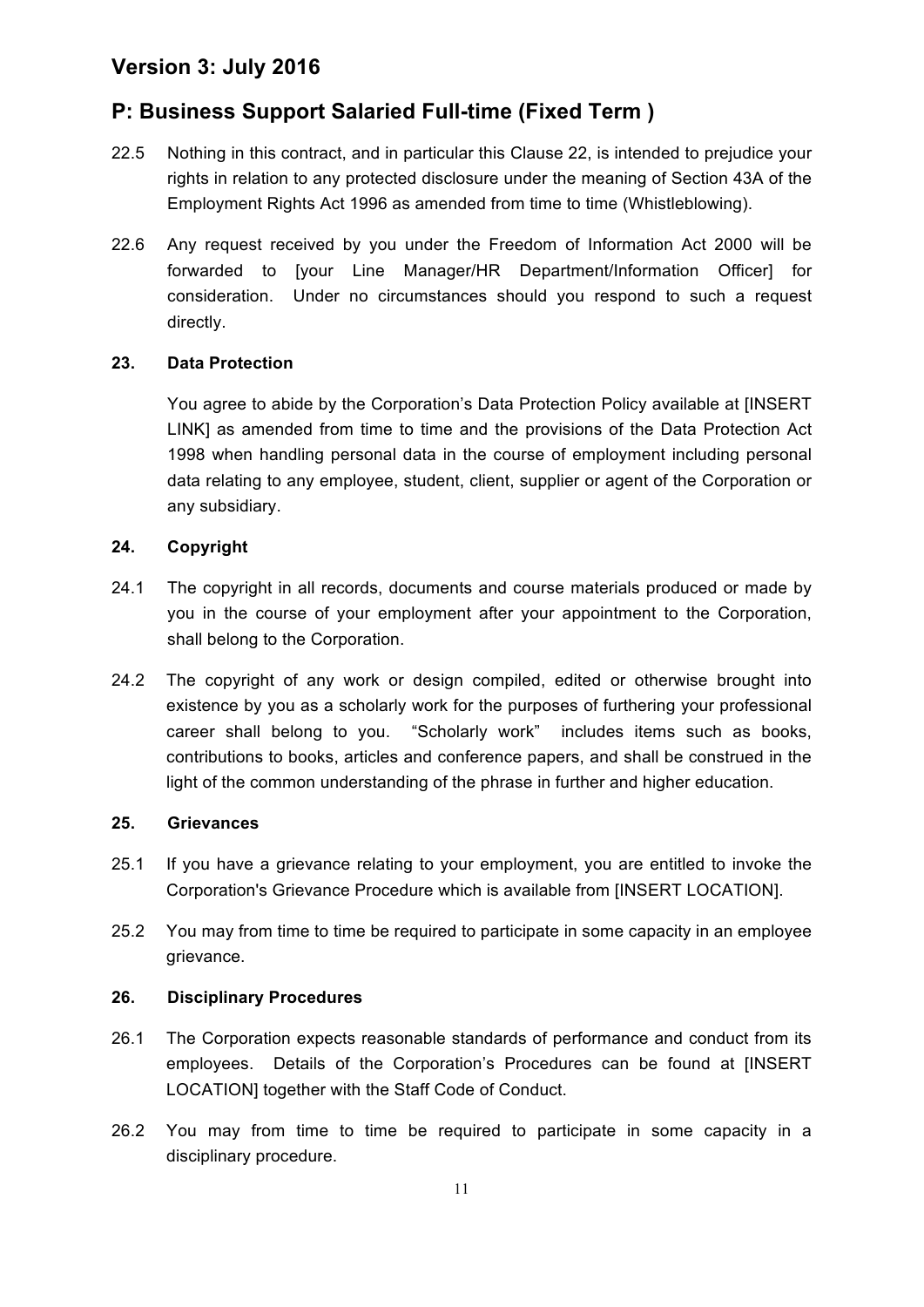### **P: Business Support Salaried Full-time (Fixed Term )**

### **27. Capability Procedures**

The Corporation has procedures in place designed to assist and encourage all employees to achieve and maintain standards of job performance. The aim is to ensure consistent and fair treatment for all and to assist any employee who is considered to be experiencing difficulties in performing satisfactorily the duties required of the post to which s/he was appointed. Details of the Corporation's Procedures can be found at [INSERT LOCATION].

### **28. Protected Disclosures - Whistleblowing**

If you have concerns regarding activities including but not limited to malpractice, fraud or corruption within the Corporation and /or any of its subsidiaries you should refer to the Corporation's Whistleblowing Policy which can be found at [INSERT LOCATION] to assist you in raising your concerns.

### **29. Safeguarding Children and Adults**

The Corporation has policy and procedures in place which set out the statutory safeguarding responsibilities of Further Education Colleges, as well as good practice recommendations, in relation to children and adults. All employees are required to adhere to the Corporation's Safeguarding Policy and associated procedures and guidance, which may be varied by the Corporation from time to time. Details can be found at [INSERT LOCATION].

#### **30. Social Networking**

You should be aware that the internet is provided primarily for business use. The Corporation recognises that many employees use the internet, including social media for personal and business purposes. You should therefore have due regard to the Corporation's Social Media and/or Email Policy and/or Acceptable Usage Policy when using the internet including social media for personal and business purposes.

### **31. Monitoring of Telecommunications**

In accordance with the Corporation's policies, the Corporation has the right to monitor any and all aspects of its telephone and computer systems that are made available to you and to monitor, intercept and/or record any communications made by you, including any type of telephone, e-mail or Internet communications, for any purposes authorised under the Telecommunications (Lawful Business Practice) (Interception of Communications) Regulations 2000 and any amending or supplementary legislative or regulatory requirements.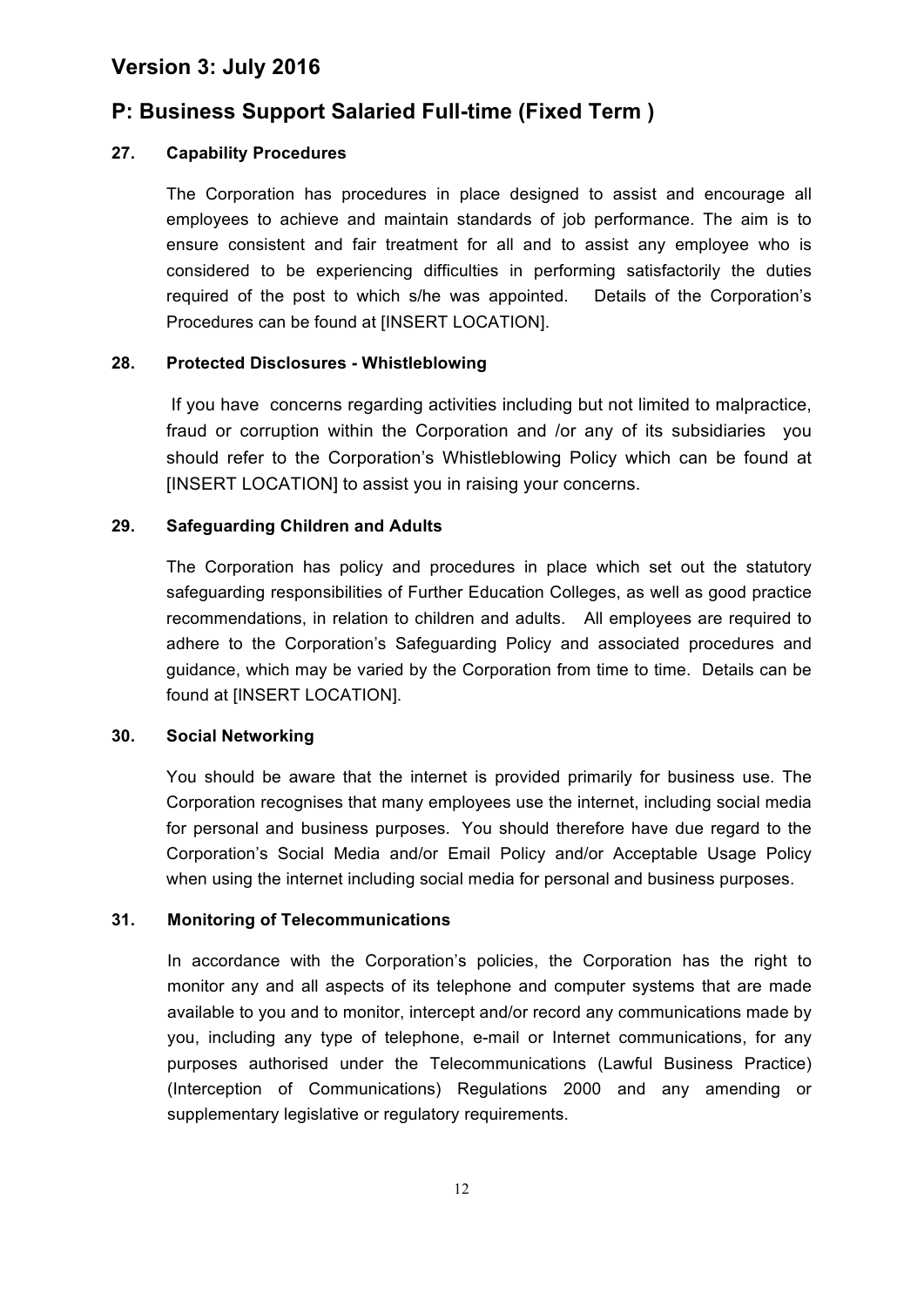### **P: Business Support Salaried Full-time (Fixed Term )**

### **32. Criminal Acts**

In the event that you are under caution, arrested, charged with, and/or convicted of, a criminal act, you will advise the Corporation's Human Resources Department immediately. Failure to do so may result in disciplinary action.

### **33. Anti-Bribery and Corruption**

- 33.1 Every employee and individual acting on the Corporation's behalf is responsible for maintaining the Corporation's reputation and for conducting their duties honestly and professionally. In accordance with this, you are required to adhere to the Corporation's Anti-Bribery Policy. Details can be found at [INSERT LOCATION].
- 33.2 You agree that you will report any suspicious conduct that may amount to a bribe being offered, promised, given, requested or accepted (either involving you or another employee or person acting for, or on behalf of, the Corporation) immediately to the relevant individuals within the Corporation in accordance with the Anti-Bribery Policy.

### **34. Trade Union Membership**

- 34.1 You have the right to belong to a trade union of your choice. The following trade union[s] are currently recognised by the Corporation for Staff: [ENTER TU DETAILS AND RELEVANT BARGAINING GROUP ].
- 34.2 The Corporation will provide information to the recognised trade unions to allow them to organise within the college. Your details will be provided unless you notify us, in writing, that you do not wish your name to be provided.

### **35. Termination of Employment**

- 35.1 After the successful completion of any probationary period, the Corporation may terminate your employment by giving you in writing whichever is the greater of:
	- (a) 1 month's notice
	- (b) one week's notice for each year of service, up to a maximum of 12 weeks' notice.
- 35.2 You may terminate your employment at any time by giving the Corporation 1 months' notice in writing
- 35.3 The Corporation may terminate your employment without notice or without compensation in lieu of notice if you are found guilty of gross misconduct.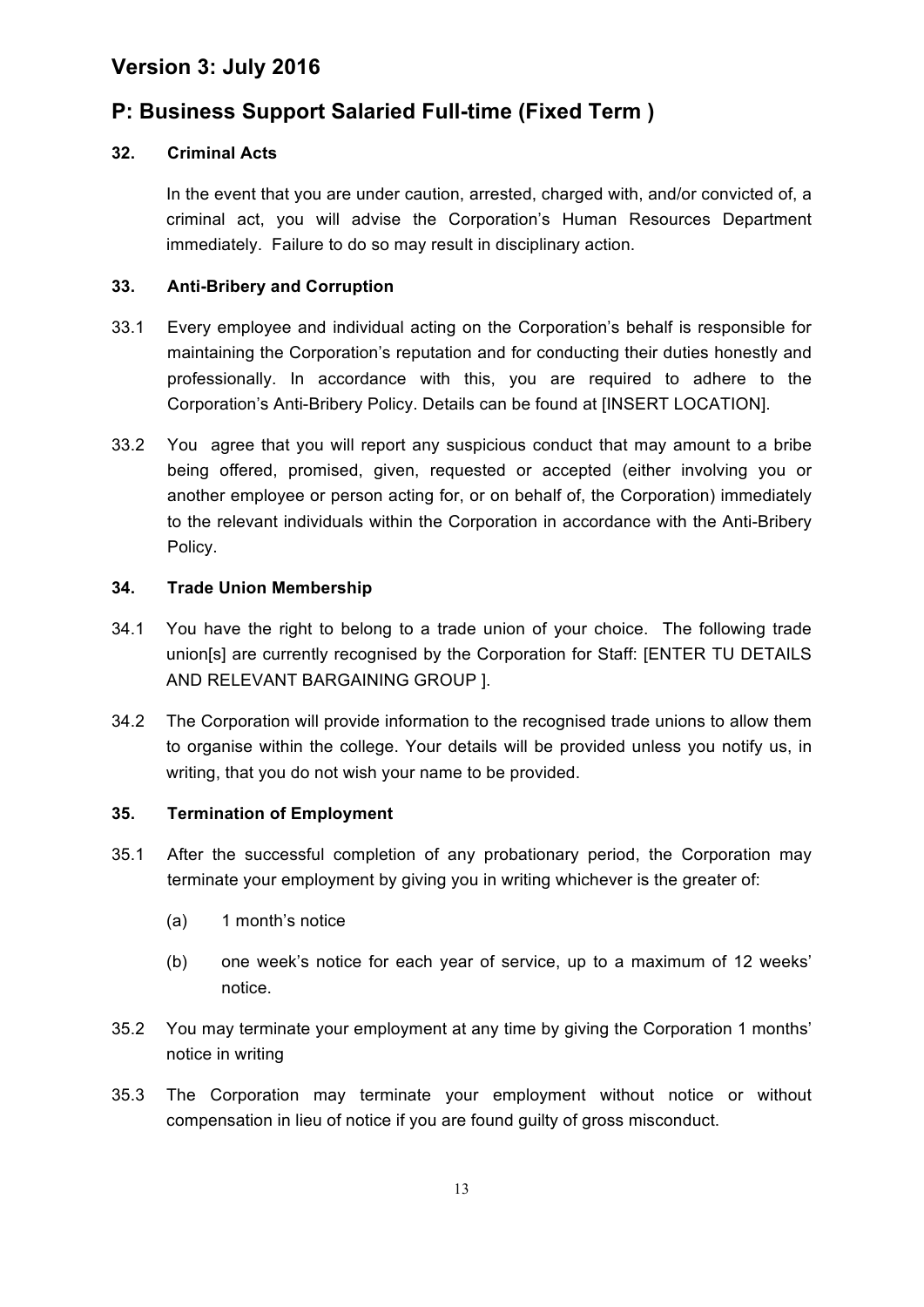## **P: Business Support Salaried Full-time (Fixed Term )**

- 35.4 During any period of notice of termination (whether given by you or the Corporation), the Corporation shall be under no obligation to assign any duties to you and shall be entitled to exclude you from its premises ("garden leave"), although this will not affect your right to receive your normal salary and other contractual benefits. If you are required to take '"garden leave" during the notice period, Clause 21 shall continue to apply.
- 35.5 Your employment will terminate automatically upon the date specified in Clause 1.

#### **36. Return of Corporation Property**

- 36.1 Upon the termination of your employment (for whatever reason) you hereby agree to return to the Corporation all [documents, student work, IT equipment, books, office equipment, keys, security passes, credit cards, college car *– delete/amend as appropriate*] and any other property belonging to the Corporation. This includes all documents and information whether stored electronically or as hard copy.
- 36.2 All Corporation property must be returned no later than your last date of employment with the Corporation. You are also required to return to the Corporation any college property that may come into your possession after your employment ends.
- 36.3 It is your responsibility to return Corporation property. With reference to Clause 14 (Deductions), you hereby agree that any failure to return such property will entitle the Corporation to withhold the whole or any part of any wages due to you from the Corporation up to the second hand replacement cost of the non-returned property'. The Corporation reserves the right to issue legal proceedings against you in the event that it is unable to recover, by way of a withholding of salary a sum representing up to the second hand replacement cost of the property which is unreturned.

#### **37. Collective Agreements**

National collective agreements which are currently in existence (as set out in Appendix 1) are expressly incorporated into this contract. These agreements may be varied from time to time following negotiations with the recognised trade unions through the Wales Negotiations Committee Further Education (WNCFE).

#### **38. Prior and Subsequent Agreements**

- 38.1 This Contract of Employment and Collective Agreements listed in Appendix 1 are in substitution for any previous letters of appointment or contracts of employment.
- 38.2 Any changes in the terms and conditions of employment applicable to staff appointed by the Corporation on the terms and conditions set out herein, which may be agreed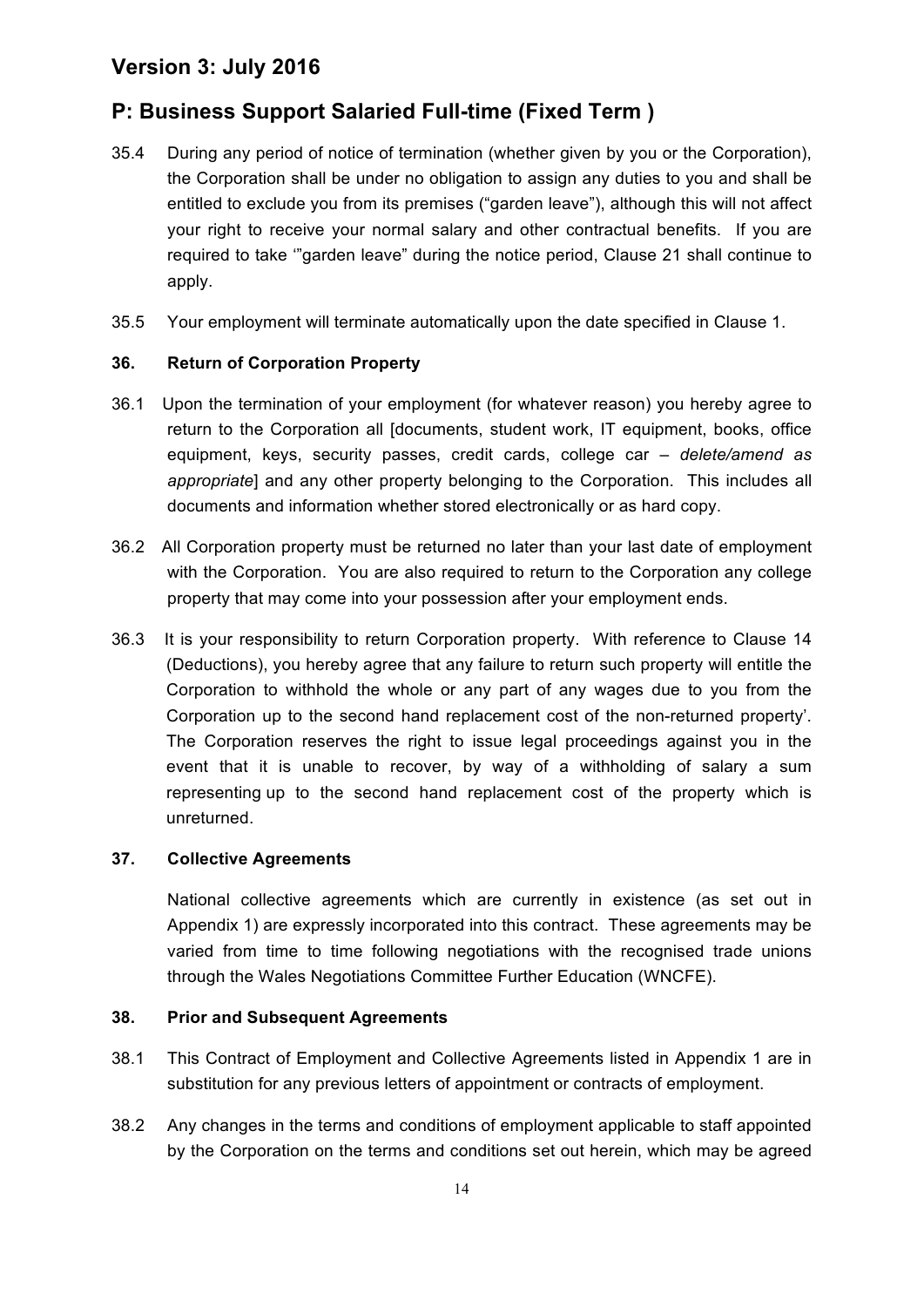### **P: Business Support Salaried Full-time (Fixed Term )**

after the date of this Contract between the Corporation and any trade unions recognised by the Corporation in respect of such staff, shall be incorporated automatically into your Contract of Employment.

38.3 Any future national collective agreements reached after the date of this contract through the WNCFE will be expressly incorporated into this contract in accordance with the procedures set out in the National Recognition Agreement.

#### **39. Interpretation**

In this contract "Subsidiary" means any company, association, society or other entity directly or indirectly controlled by the College, for which purpose 'control' means either ownership of more than 50% of the voting share capital (or equivalent right of ownership) of such company, association, society or other entity or power to direct its policies and management whether by contract, statute or otherwise.

#### **40. Applicable Law**

English and Welsh law shall apply to this Contract and the parties to this Contract submit to the jurisdiction of the courts of England and Wales.

#### **41. Reporting cases of misconduct or professional incompetence**

- 41.1 It is a statutory requirement for the Corporation to refer information to the Disclosure and Barring Service when an employee has been removed from regulated activity because the Corporation believes s/he has engaged in relevant conduct, or posed a risk of harm to children or vulnerable adults, or when an employee leaves their post in circumstances where they would or might otherwise have been removed because they harmed, or posed a risk of harm to a child or vulnerable adult.
- 41.2 In accordance with the Education (Supply of Information) (Wales) Regulations 2009 the Corporation will report to the General Teaching Council for Wales (or any successor body formed to monitor professional standards within the FE Sector), cases of misconduct, professional incompetence or conviction of a relevant offence of a registered teacher or member of staff, which results in the Corporation ceasing to engage the services of that person.

### **42. Education Workforce Council (EWC)**

You are required to be registered by the EWC. You are therefore subject to the rules and regulations of this body.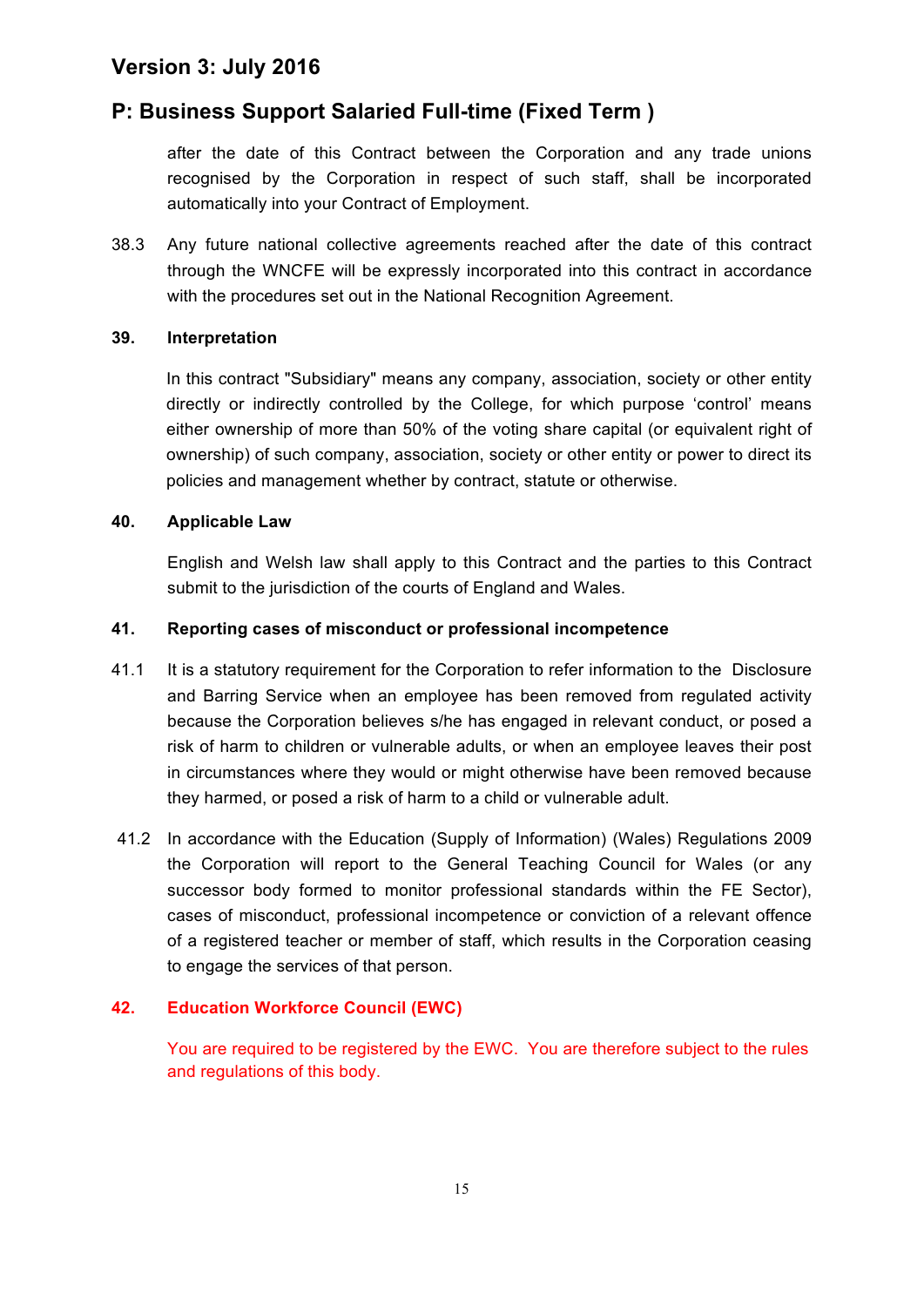## **P: Business Support Salaried Full-time (Fixed Term )**

### **43. Post Termination Restrictions**

Either :

There are no Post Termination Restrictions for this post.

OR

The Post Termination Restrictions are set out in Appendix 2.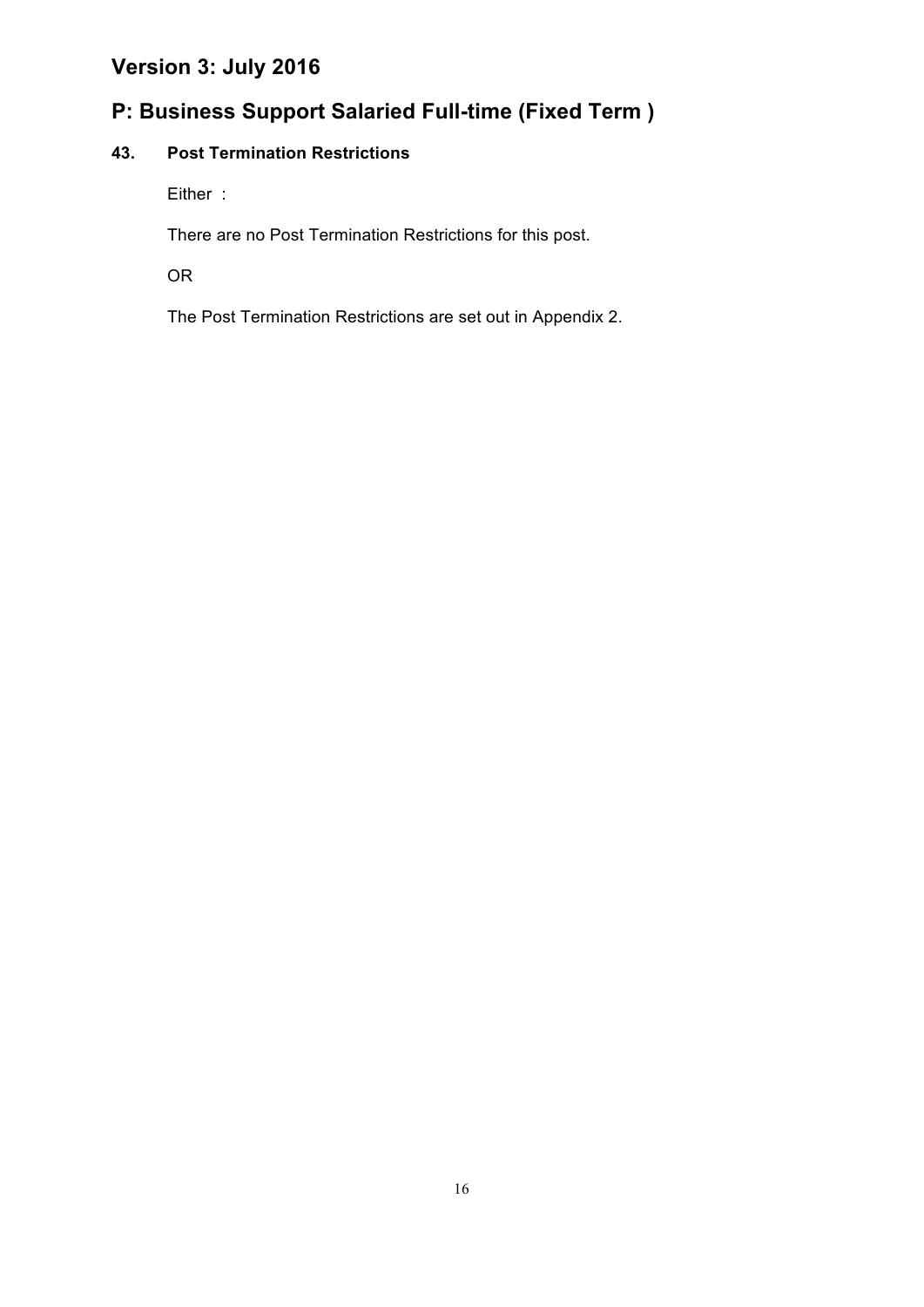## **P: Business Support Salaried Full-time (Fixed Term )**

### **Declaration**

I hereby confirm my agreement to the terms and conditions set out above.

Signed : ............................................................. Date ………………………..

(Name of Employee)

Signed : ...........................................................… Date …………………………..

(For and on behalf of the Corporation)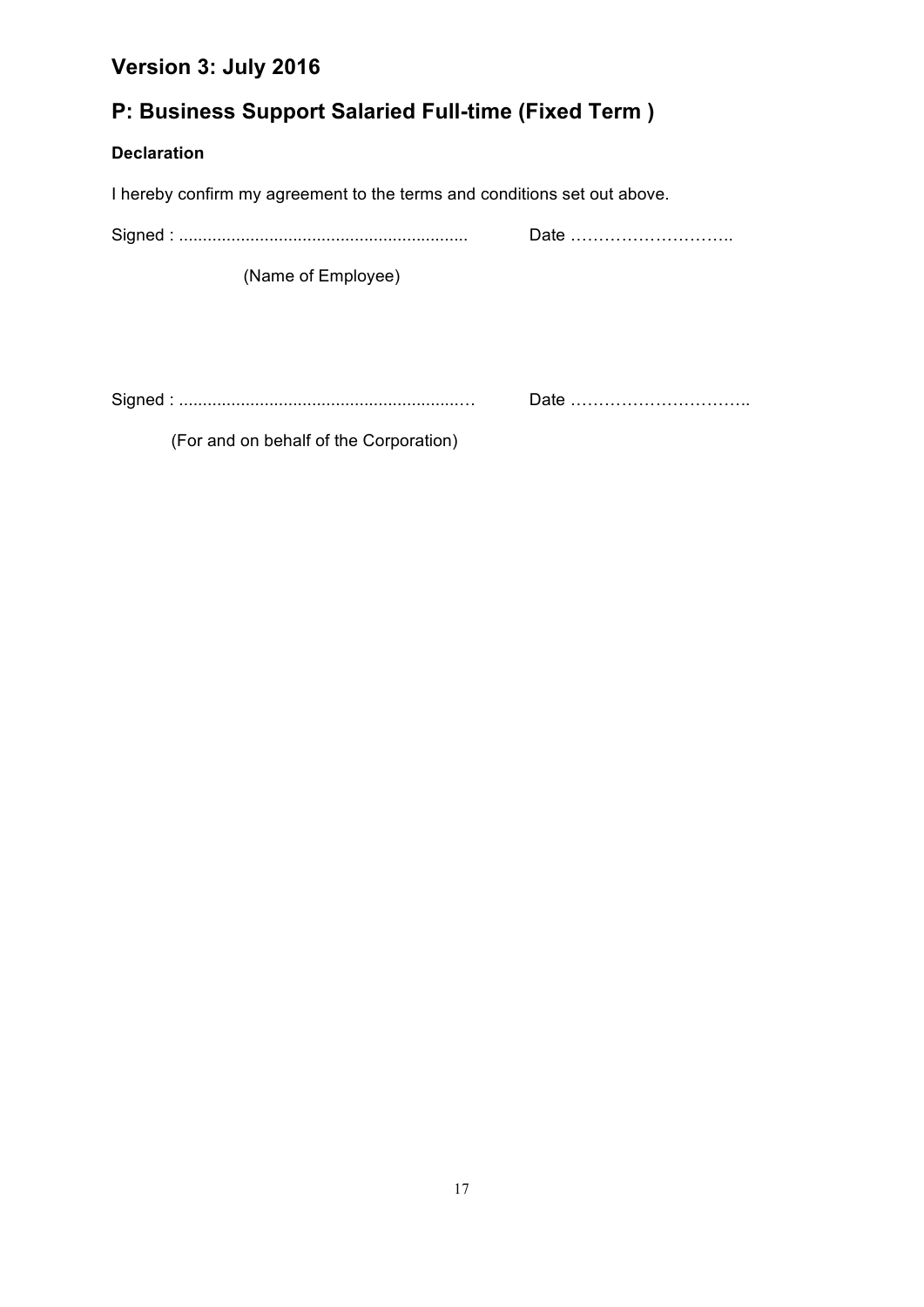## **P: Business Support Salaried Full-time (Fixed Term )**

### **Appendix 1 – Collective Agreements**

1. Agreement on the Employment of Instructor / Demonstrator Staff in FE Colleges and Institutions in Wales (2005)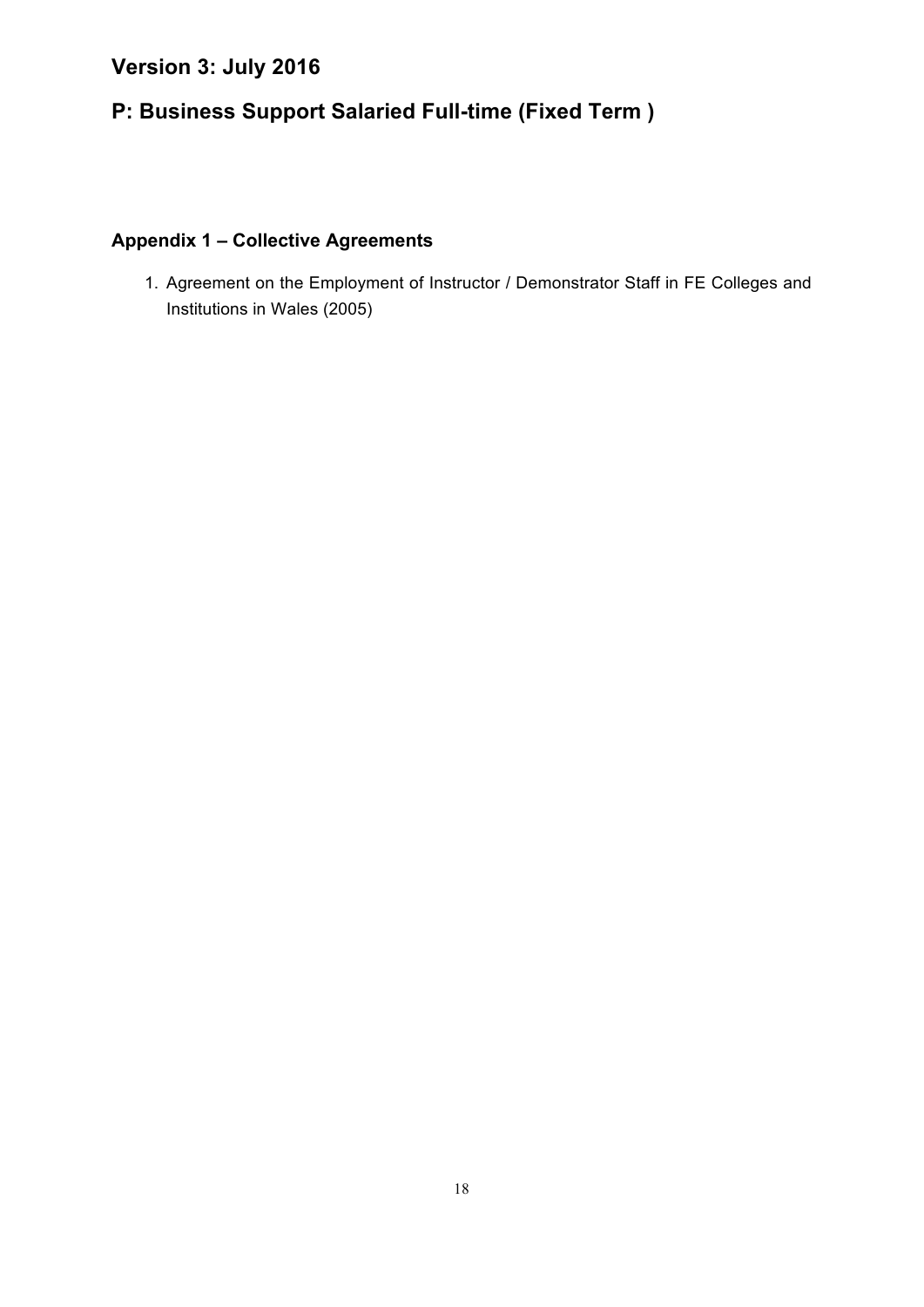## **P: Business Support Salaried Full-time (Fixed Term )**

### **Appendix 2**

### **1 Post-termination Restrictions**

- 1.1 For the purposes of Clause 1.2 below, the following words shall have the following meanings:
	- (a) "Client" shall mean any person, corporation, company or other organisation to whom or which the Corporation supplied services during the twelve months preceding the Termination Date and with whom or which, during such period, you had personal dealings in the course of your employment but shall exclude any such person who was enrolled as a student on a publicly funded course with the Corporation and any such organisation which distributes public funds for education and training purposes;
	- (b) "Restricted Services" shall mean any services which are the same as or similar to any services supplied by the Corporation with which your duties were concerned or for which you were responsible during the twelve months immediately preceding the Termination Date;
	- (c) "Termination Date" shall mean the date of termination of your employment.
- 1.2 You hereby undertake that you will not during a period of twelve months immediately following the Termination Date without the prior written consent of the Corporation whether by yourself, through your employees or agents or otherwise howsoever and whether on your own behalf or on behalf of any other person, corporation, company or other organisation, directly or indirectly:
	- (a) solicit business from or canvass any Client if such solicitation or canvassing is in respect of Restricted Services;
	- (b) supply Restricted Services to any Client;
	- (c) solicit or induce or endeavour to solicit or induce any person who is on the Termination Date employed by the Corporation in a managerial capacity or as a member of its academic staff to cease working for or providing services to the Corporation, whether or not any such person would thereby commit a breach of contract;
	- (d) employ or otherwise engage in the supply of Restricted Services to any Client any person who is on the Termination Date, or was during the twelve months preceding the Termination Date, employed by the Corporation in a managerial capacity or as a member of its academic staff.